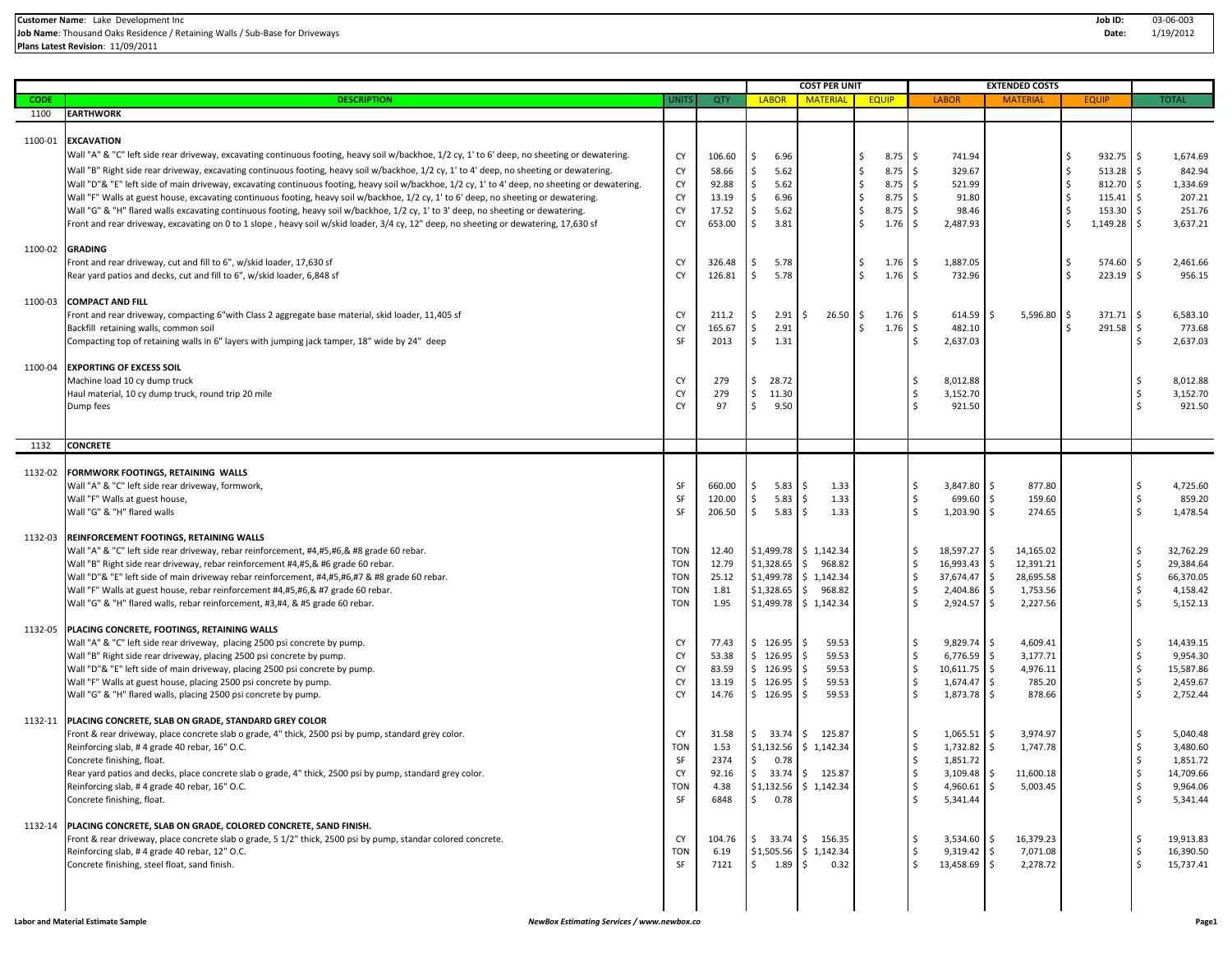| 1140    | <b>MASONRY</b>                                                                                                                                                                                                                   |          |                         |    |                    |                              |          |                            |                                   |          |                          |
|---------|----------------------------------------------------------------------------------------------------------------------------------------------------------------------------------------------------------------------------------|----------|-------------------------|----|--------------------|------------------------------|----------|----------------------------|-----------------------------------|----------|--------------------------|
| 1140-02 | CMU LIGHT WEIGHT, MORTAR AND GROUT, RETAINING WALLS.                                                                                                                                                                             |          |                         |    |                    |                              |          |                            |                                   |          |                          |
|         | Wall "A" & "C" left side rear driveway                                                                                                                                                                                           |          |                         |    |                    |                              |          |                            |                                   |          |                          |
|         | 8" x 8" x 16" CMU normal weight, mortar and 2500 psi concrete grouting.                                                                                                                                                          | SF       | 926                     | \$ | 4.97               | l\$<br>3.89                  | Ŝ.       | $4,602.22$ \$              | 3,602.14                          | Ŝ.       | 8,204.36                 |
|         | 12" x 8" x 16" CMU normal weight, mortar and 2500 psi concrete grouting.                                                                                                                                                         | SF       | 1124                    | \$ | 5.39               | 4.37<br>- Ś                  | Ŝ.       | 6,058.36                   | \$<br>4,911.88                    | Ŝ.       | 10,970.24                |
|         | 16" x 8" x 16" CMU normal weight, mortar and 2500 psi concrete grouting.<br>Wall "B" Right side rear driveway,                                                                                                                   | SF       | 700                     | \$ | 5.92               | l \$<br>5.87                 | Ŝ.       | 4,144.00                   | \$<br>4,109.00                    | Ŝ.       | 8,253.00                 |
|         | 8" x 8" x 16" CMU normal weight, mortar and 2500 psi concrete grouting.                                                                                                                                                          | SF       | 1054                    | \$ | 4.97               | ∣\$<br>3.89                  | \$       | $5,238.38$ \$              | 4,100.06                          | Ŝ.       | 9,338.44                 |
|         | 12" x 8" x 16" CMU normal weight, mortar and 2500 psi concrete grouting.                                                                                                                                                         | SF       | 529                     | \$ | 5.39               | -Ś<br>4.37                   | Ŝ.       | 2,851.31                   | Ŝ.<br>2,311.73                    |          | 5,163.04                 |
|         | Wall "D"& "E" left side of main driveway,                                                                                                                                                                                        |          |                         |    |                    |                              |          |                            |                                   |          |                          |
|         | 8" x 8" x 16" CMU normal weight, mortar and 2500 psi concrete grouting.                                                                                                                                                          | SF       | 1317                    | \$ | 4.97               | l\$<br>3.89                  | Ŝ.       | 6,545.49                   | - Ś<br>5,123.13                   | Ŝ.       | 11,668.62                |
|         | 12" x 8" x 16" CMU normal weight, mortar and 2500 psi concrete grouting.                                                                                                                                                         | SF       | 1178                    | \$ | 5.39               | 4.37<br>- Ś                  | Ŝ.       | 6,349.42                   | Ś<br>5,147.86                     |          | 11,497.28                |
|         | Wall "F" Walls at guest house,<br>8" x 8" x 16" CMU normal weight, mortar and 2500 psi concrete grouting.                                                                                                                        | SF       | 170                     | \$ | 4.97               | l \$<br>3.89                 | Ŝ.       | 844.90                     | Ś.<br>661.30                      | Ŝ.       | 1,506.20                 |
|         | 12" x 8" x 16" CMU normal weight, mortar and 2500 psi concrete grouting.                                                                                                                                                         | SF       | 182                     | \$ | 5.39               | 4.37<br>- Ś                  | Ŝ.       | 980.98                     | Ś.<br>795.34                      |          | 1,776.32                 |
|         | 16" x 8" x 16" CMU normal weight, mortar and 2500 psi concrete grouting.                                                                                                                                                         | SF       | 42                      | \$ | 5.92               | 5.87<br>l \$                 | Ŝ.       | 248.64                     | \$<br>246.54                      | Ŝ.       | 495.18                   |
|         | Wall "G" & "H" flared walls                                                                                                                                                                                                      |          |                         |    |                    |                              |          |                            |                                   |          |                          |
|         | 8" x 8" x 16" CMU normal weight, mortar and 2500 psi concrete grouting.                                                                                                                                                          | SF       | 407                     | \$ | 4.97               | 3.89<br>l \$                 | \$.      | $2,022.79$ \$              | 1,583.23                          | Ŝ.       | 3,606.02                 |
|         | 12" x 8" x 16" CMU normal weight, mortar and 2500 psi concrete grouting.                                                                                                                                                         | SF       | 303                     | \$ | 5.39               | 4.37<br>- Ś                  |          | 1,633.17                   | \$<br>1,324.11                    |          | 2,957.28                 |
|         | 1140-03 MASONRY PLASTER, RETAINING WALLS.                                                                                                                                                                                        |          |                         |    |                    |                              |          |                            |                                   |          |                          |
|         | Walls "A", "B", "C", "D", "E", "F", "G" & "H". Parging, portland cement plaster, 1 coats 1/4 " thick.                                                                                                                            | SF       | 8328                    | \$ | 3.93               | 0.35<br>۱\$                  | \$       | $32,729.04$ \$             | 2,914.80                          | Ŝ.       | 35,643.84                |
|         |                                                                                                                                                                                                                                  |          |                         |    |                    |                              |          |                            |                                   |          |                          |
| 1140-06 | STONE VENEER, RETAINING WALLS.                                                                                                                                                                                                   |          |                         |    |                    |                              |          |                            |                                   |          |                          |
|         | Wall "A" & "C" left side rear driveway, stone set with mortar, one side, inlcudes scaffolding.                                                                                                                                   | SF       | 2887                    |    | \$23.85            | 20.21<br>- S                 | Ŝ.       | 68,854.95 \$               | 58,346.27                         | Ŝ.       | 127,201.22               |
|         | Wall "B" Right side rear driveway, stone set with mortar, one side, inlcudes scaffolding.                                                                                                                                        | SF       | 1663                    |    | \$23.85            | 20.21<br>۱\$                 | \$       | $39,662.55$ \$             | 33,609.23                         | Ŝ.       | 73,271.78                |
|         | Wall "D"& "E" left side of main driveway, stone set with mortar, one side, inlcudes scaffolding.<br>Wall "F" Walls at guest house, stone set with mortar, one side, inlcudes scaffolding.                                        | SF<br>SF | 2620<br>418             |    | \$23.85<br>\$23.85 | 20.21<br>- Ś<br>l\$<br>20.21 | Ŝ.<br>Ŝ. | 62,487.00<br>9,969.30      | S.<br>52,950.20<br>\$<br>8,447.78 | Ŝ.<br>Ŝ. | 115,437.20<br>18,417.08  |
|         |                                                                                                                                                                                                                                  |          |                         |    |                    |                              |          |                            |                                   |          |                          |
| 1140-07 | COLORED STUCCO, RETAINING WALLS.                                                                                                                                                                                                 |          |                         |    |                    |                              |          |                            |                                   |          |                          |
|         | Wall "G" & "H" flared walls, smooth finsih stucco, one coat 1/16" thick.                                                                                                                                                         | SF       | 759                     | \$ | 3.93               | l \$<br>3.27                 | Ŝ.       | $2,982.87$ \$              | 2,481.93                          | Ŝ.       | 5,464.80                 |
|         |                                                                                                                                                                                                                                  |          |                         |    |                    |                              |          |                            |                                   |          |                          |
|         | 1140-11 STONE PAVING                                                                                                                                                                                                             |          |                         |    |                    |                              |          |                            |                                   |          |                          |
|         | Front & rear driveway, 4" x 4", 2 1/4 inches thick porphyry granite pavers set on mortar bed icludes grout.<br>Rear yard patios and decks, 4" x 4", 2 1/4 inches thick porphyry granite pavers set on mortar bed includes grout. | SF<br>SF | 9495<br>5558            |    | \$16.84<br>\$16.84 | I\$<br>13.64<br>13.64<br>- Ś | \$<br>Ŝ. | 159,895.80<br>93,596.72 \$ | \$<br>129,511.80<br>75,811.12     | Ŝ.<br>Ŝ. | 289,407.60<br>169,407.84 |
|         | Guest house on grade decks, random rectangular, 1 1/2 inches thick bluestone pavers set on mortar bed includes grout.                                                                                                            | SF       | 949                     |    | \$14.77            | 12.55<br>I\$                 | Ŝ.       | $14,016.73$ \$             | 11,909.95                         | Ŝ.       | 25,926.68                |
|         | Rear yard patios and deck bands, 18" x 10", 1 1/2 inches thick bluestone pavers set on mortar bed includes grout.                                                                                                                | SF       | 341                     |    | \$14.77            | l \$<br>13.33                | Ŝ.       | 5,036.57                   | S.<br>4,545.53                    |          | 9,582.10                 |
|         |                                                                                                                                                                                                                                  |          |                         |    |                    |                              |          |                            |                                   |          |                          |
| 2400    | <b>WATERPROOFING</b>                                                                                                                                                                                                             |          |                         |    |                    |                              |          |                            |                                   |          |                          |
|         |                                                                                                                                                                                                                                  |          |                         |    |                    |                              |          |                            |                                   |          |                          |
|         | ELASTOMERIC MEMBRANE, RETAINING WALLS                                                                                                                                                                                            |          |                         |    |                    |                              |          |                            |                                   |          |                          |
| 2400-01 | [Walls "A", "B", "C", "D", "E", "F", "G" & "H". Elastomeric-butyl membrane, 1/16" thick.                                                                                                                                         | SF       | 7138                    | \$ | 1.97 <sup>5</sup>  | 1.63                         | Ŝ.       | 14,061.86                  | \$<br>11,634.94                   | Ŝ        | 25,696.80                |
|         |                                                                                                                                                                                                                                  |          |                         |    |                    |                              |          |                            |                                   |          |                          |
| 3001    |                                                                                                                                                                                                                                  |          |                         |    |                    |                              |          |                            |                                   |          |                          |
|         | <b>SITE DRAINAGE</b>                                                                                                                                                                                                             |          |                         |    |                    |                              |          |                            |                                   |          |                          |
|         |                                                                                                                                                                                                                                  |          |                         |    |                    |                              |          |                            |                                   |          |                          |
|         | 3001-22 SITE 4" PVC DRAINS                                                                                                                                                                                                       |          |                         |    |                    |                              |          |                            |                                   |          |                          |
|         | 4" solid PVC lines for surface drains.                                                                                                                                                                                           | LF       | 1520                    | \$ | 8.44               | 6.43<br>-S                   | Ŝ.       | 12,828.80                  | 9,773.60<br>Ś                     |          | 22,602.40                |
|         | PVC pipe, SDR35, 4", 90 deg elbow.                                                                                                                                                                                               | EA       | 18                      | \$ | 28.84              | 8.74<br>l\$                  | \$<br>Ŝ. | $519.12$ \$                | 157.32                            | Ŝ.       | 676.44                   |
|         | PVC pipe, SDR35, 4", 45 deg elbow.                                                                                                                                                                                               | EA<br>EA | $\overline{7}$<br>12    | Ś. | \$28.84<br>28.84   | 11.23<br>l\$<br>7.97         |          | $201.88$ \$<br>346.08      | 78.61<br>95.64                    |          | 280.49<br>441.72         |
|         | PVC pipe, SDR35, 4", coupling.<br>PVC pipe, SDR35, 4", tee.                                                                                                                                                                      | EA       | $\overline{4}$          |    | \$33.22\$          | 12.56                        | \$       | $132.88$ \$                | 50.24                             | \$       | 183.12                   |
|         | PVC pipe, SDR35, 4", catch basin.                                                                                                                                                                                                | EA       | 9                       |    | \$36.19            | 14.98                        | Ŝ.       | $325.71$ \$                | 134.82                            | Ŝ.       | 460.53                   |
|         | PVC pipe, 4", solid brass grate with PVC collar.                                                                                                                                                                                 | EA       | 9                       |    | \$24.75            | 19.56                        | Ŝ.       | $222.75$ \$                | 176.04                            | Ś.       | 398.79                   |
|         | 3001-23 SITE 6" PVC DRAINS                                                                                                                                                                                                       |          |                         |    |                    |                              |          |                            |                                   |          |                          |
|         | Installation of 6" solid PVC lines for surface drains.                                                                                                                                                                           | LF       | 407                     |    | \$16.87            | 11.58                        | \$       | $6,866.09$ \$              | 4,713.06                          | \$       | 11,579.15                |
|         | PVC pipe, SDR35, 6", 1/4 bend.                                                                                                                                                                                                   | EA       | $\overline{4}$          |    | $$24.21$ \$        | 67.66                        | Ŝ.       | 96.84                      | S.<br>270.64                      | Ŝ.       | 367.48                   |
|         | PVC pipe, SDR35, 6", 1/8 bend.                                                                                                                                                                                                   | EA       | 3                       |    | $$24.21$ \$        | 56.25                        | \$       | $72.63$ \$                 | 168.75                            | Ŝ.       | 241.38                   |
|         | PVC pipe, SDR35, 6", wye.                                                                                                                                                                                                        | EA       | $\overline{2}$          |    | $$43.75$ \$        | 67.40                        | Ŝ.       | 87.50                      | S.<br>134.80                      | Ŝ.       | 222.30                   |
|         | PVC pipe, SDR35, 6", catch basin.                                                                                                                                                                                                | EA       | $\overline{3}$          |    | $$49.77$ \$        | 27.33                        | Ŝ.<br>Ŝ. | $149.31$ \$                | 81.99                             | Ŝ.<br>Ŝ. | 231.30                   |
|         | PVC pipe, 6", solid brass grate with PVC collar.                                                                                                                                                                                 | EA       | $\overline{\mathbf{3}}$ |    | $$24.75$ \$        | 44.95                        |          | $74.25$ \$                 | 134.85                            |          | 209.10                   |
|         | 3001-24 SITE 8" PVC DRAINS                                                                                                                                                                                                       |          |                         |    |                    |                              |          |                            |                                   |          |                          |
|         | Installation of 8" solid PVC lines for surface drains.                                                                                                                                                                           | LF       | 99                      |    | $$22.50$ \$        | 16.92                        | Ŝ.       | $2,227.50$ \$              | 1,675.08                          | \$       | 3,902.58                 |